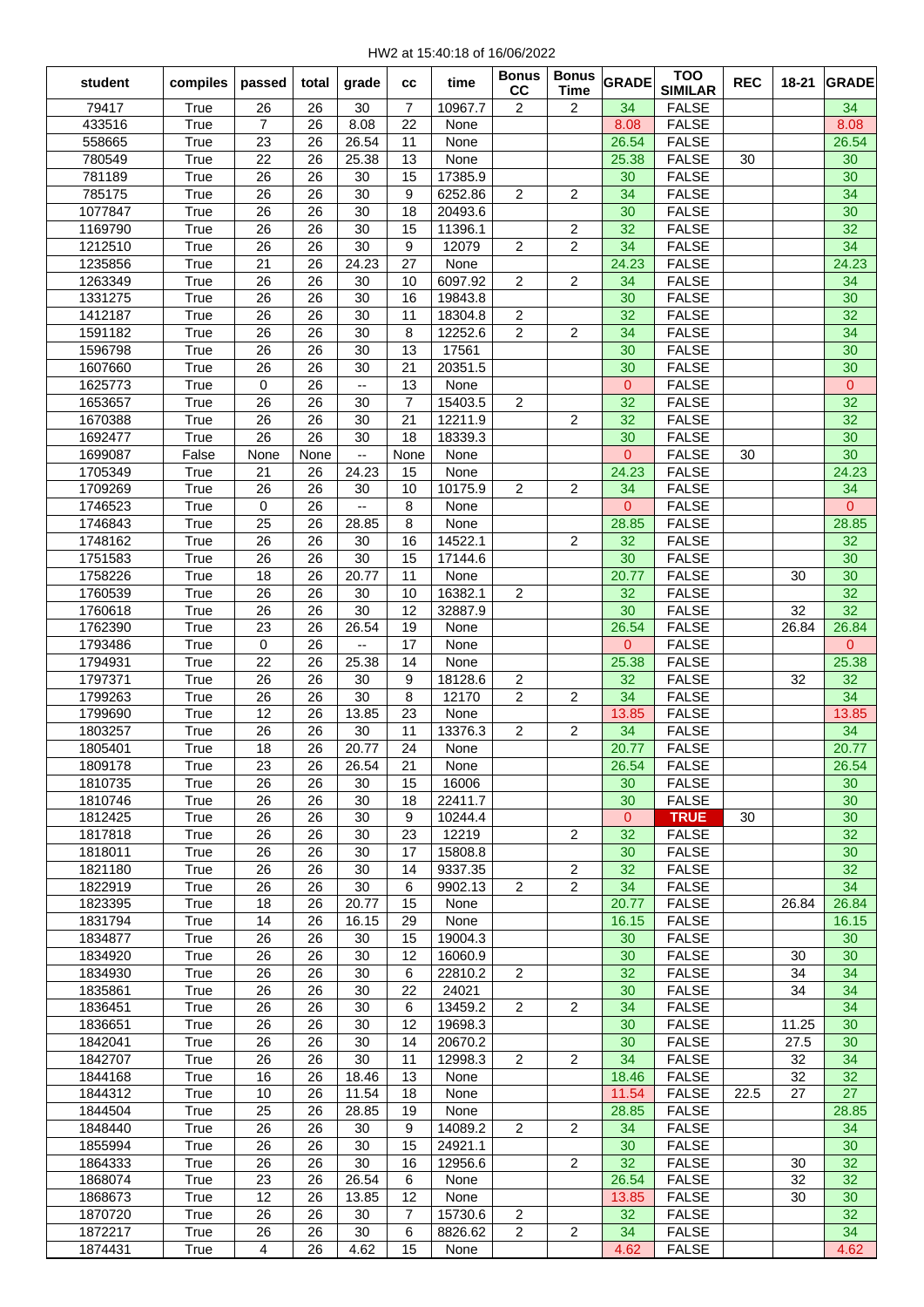| 1883984            | True          | 18          | 26         | 20.77                          | 7              | None            |                |                         | 20.77              | <b>FALSE</b>                 |       | 26.84       | 26.84                |
|--------------------|---------------|-------------|------------|--------------------------------|----------------|-----------------|----------------|-------------------------|--------------------|------------------------------|-------|-------------|----------------------|
| 1884283            | True          | 26          | 26         | 30                             | 14             | 23488.3         |                |                         | 30                 | <b>FALSE</b>                 |       | 26.84       | 30                   |
| 1885638            | True          | 9           | 26         | 10.38                          | 12             | None            |                |                         | 10.38              | <b>FALSE</b>                 |       | 26.84       | 26.84                |
| 1885652            | True          | 26          | 26         | 30                             | 20             | 12882.1         |                | $\mathbf{2}$            | 32                 | <b>FALSE</b>                 |       |             | 32                   |
| 1885756            | True          | 26          | 26         | 30                             | 14             | 14381.3         |                | $\overline{c}$          | 32                 | <b>FALSE</b>                 |       | 26.84       | 32                   |
|                    |               | 19          |            | 21.92                          | 8              |                 |                |                         |                    |                              |       |             |                      |
| 1886636            | True          |             | 26         |                                |                | None            |                |                         | 21.92              | <b>FALSE</b>                 |       | 26.84       | 26.84                |
| 1890203            | True          | 26          | 26         | 30                             | 20             | 22973.6         |                |                         | 30                 | <b>FALSE</b>                 |       | 30          | 30                   |
| 1890283            | True          | 18          | 26         | 20.77                          | 6              | None            |                |                         | 20.77              | <b>FALSE</b>                 |       | 26.84       | 26.84                |
| 1890686            | True          | 26          | 26         | 30                             | 16             | 14853.8         |                | $\overline{c}$          | 32                 | <b>FALSE</b>                 |       | 26.84       | 32                   |
| 1892597            | True          | 26          | 26         | 30                             | 8              | 18299.3         | 2              |                         | 32                 | <b>FALSE</b>                 |       |             | 32                   |
| 1892835            | True          | 26          | 26         | 30                             | 16             | 14256.5         |                | $\overline{c}$          | 32                 | <b>FALSE</b>                 |       | 34          | 34                   |
| 1893072            | True          | 21          | 26         | 24.23                          | 8              | None            |                |                         | 24.23              | <b>FALSE</b>                 |       |             | 24.23                |
| 1894968            | True          | 21          | 26         | 24.23                          | 20             | None            |                |                         | 24.23              | <b>FALSE</b>                 |       |             | 24.23                |
|                    |               |             |            |                                | 9              |                 |                |                         |                    |                              |       |             |                      |
| 1895077            | True          | 20          | 26         | 23.08                          |                | None            |                |                         | 23.08              | <b>FALSE</b>                 |       |             | 23.08                |
| 1896540            | True          | 26          | 26         | 30                             | 14             | 12091.1         |                |                         | 0                  | <b>TRUE</b>                  | 30    |             | 30                   |
| 1899003            | True          | 26          | 26         | 30                             | 10             | 13552.3         | 2              | 2                       | 34                 | <b>FALSE</b>                 |       |             | 34                   |
| 1902904            | True          | 26          | 26         | 30                             | 5              | 12495.9         | $\mathbf{2}$   | $\overline{c}$          | 34                 | <b>FALSE</b>                 |       |             | 34                   |
| 1903954            | True          | 17          | 26         | 19.62                          | 25             | None            |                |                         | 19.62              | <b>FALSE</b>                 | 28.12 |             | 28.12                |
| 1905701            | True          | 26          | 26         | 30                             | 10             | 13957.3         | $\overline{2}$ | $\overline{c}$          | 34                 | <b>FALSE</b>                 |       | 6.32        | 34                   |
| 1907415            | True          | 22          | 26         | 25.38                          | 13             | None            |                |                         | 25.38              | <b>FALSE</b>                 |       |             | 25.38                |
| 1908956            | True          | 26          | 26         | 30                             | 9              | 20158.6         | $\overline{2}$ |                         | 32                 | <b>FALSE</b>                 |       |             | 32                   |
| 1909893            |               | 26          | 26         | 30                             | 10             | 10132.6         | $\overline{c}$ |                         | 34                 | <b>FALSE</b>                 |       |             | 34                   |
|                    | True          |             |            |                                |                |                 |                | 2                       |                    |                              |       |             |                      |
| 1910026            | True          | 26          | 26         | 30                             | 7              | 13545.7         | $\overline{2}$ | 2                       | 34                 | <b>FALSE</b>                 |       |             | 34                   |
| 1910247            | True          | 23          | 26         | 26.54                          | 22             | None            |                |                         | 26.54              | <b>FALSE</b>                 |       |             | 26.54                |
| 1911623            | True          | 16          | 26         | 18.46                          | 6              | None            |                |                         | 18.46              | <b>FALSE</b>                 |       |             | 18.46                |
| 1911906            | True          | 23          | 26         | 26.54                          | 15             | None            |                |                         | 26.54              | <b>FALSE</b>                 |       | 26.84       | 26.84                |
| 1914044            | True          | 26          | 26         | 30                             | 10             | 9545.83         | $\overline{c}$ | 2                       | 34                 | <b>FALSE</b>                 |       | 30          | 34                   |
| 1914193            | True          | 26          | 26         | 30                             | 5              | 12474.5         | $\overline{2}$ | $\overline{2}$          | 34                 | <b>FALSE</b>                 |       |             | 34                   |
| 1914249            | True          | 23          | 26         | 26.54                          | 12             | None            |                |                         | 26.54              | <b>FALSE</b>                 |       |             | 26.54                |
|                    | True          | 26          | 26         | 30                             | 11             | 12695.1         | $\mathbf{2}$   | 2                       | 34                 |                              |       | 0           | 34                   |
| 1916849            |               |             |            |                                |                |                 |                |                         |                    | <b>FALSE</b>                 |       |             |                      |
| 1917359            | True          | 26          | 26         | 30                             | 11             | 11340           | $\mathbf{2}$   | $\overline{\mathbf{c}}$ | 34                 | <b>FALSE</b>                 |       | 34          | 34                   |
| 1918199            | True          | 26          | 26         | 30                             | 26             | 12681.2         |                | $\overline{c}$          | 32                 | <b>FALSE</b>                 |       | 26.84       | 32                   |
| 1918212            | True          | 26          | 26         | 30                             | 19             | 18870.3         |                |                         | 30                 | <b>FALSE</b>                 |       |             | 30                   |
| 1918301            | True          | 20          | 26         | 23.08                          | 20             | None            |                |                         | 23.08              | <b>FALSE</b>                 |       |             | 23.08                |
| 1918339            | True          | 18          | 26         | 20.77                          | 12             | None            |                |                         | 20.77              | <b>FALSE</b>                 |       | 26.84       | 26.84                |
| 1918583            | True          | 3           | 26         | 3.46                           | 24             | None            |                |                         | 3.46               | <b>FALSE</b>                 | 30    |             | 30                   |
| 1918623            | True          | 26          | 26         | 30                             | 7              | 13422.6         | $\overline{2}$ | 2                       | 34                 | <b>FALSE</b>                 |       | 30          | 34                   |
| 1918700            | True          | 26          | 26         | 30                             | 20             | 26867.5         |                |                         | 30                 | <b>FALSE</b>                 |       |             | 30                   |
|                    |               | None        |            |                                |                |                 |                |                         | $\overline{0}$     |                              |       |             |                      |
| 1918800            | False         |             | None       | $\overline{\phantom{a}}$       | None           | None            |                |                         |                    | <b>FALSE</b>                 |       | 25.26       | 25.26                |
| 1918922            | True          | 26          | 26         | 30                             | 8              | 15017.7         | $\overline{2}$ | $\overline{2}$          | 34                 | <b>FALSE</b>                 |       | 32          | 34                   |
| 1918975            | True          | 26          | 26         | 30                             | 9              | 21740.5         | $\overline{2}$ |                         | 32                 | <b>FALSE</b>                 |       | 25.26       | 32                   |
| 1920474            | True          | 26          | 26         | 30                             | 13             | 20942.3         |                |                         | 30                 | <b>FALSE</b>                 |       |             | 30                   |
| 1924255            | True          | 26          | 26         | 30                             | 7              | 7920.55         | $\overline{2}$ | 2                       | 34                 | <b>FALSE</b>                 |       |             | 34                   |
| 1924313            | True          | 18          | 26         | 20.77                          | 15             | None            |                |                         | 0                  |                              |       |             | $\mathbf{0}$         |
| 1925555            | True          | 26          | 26         | 30                             | 9              | 22778.3         |                |                         |                    | <b>TRUE</b>                  |       |             |                      |
| 1931536            | True          | 16          | 26         |                                |                |                 | $\overline{2}$ |                         |                    |                              |       |             |                      |
| 1932802            |               |             |            |                                |                |                 |                |                         | 32                 | <b>FALSE</b>                 |       |             | 32                   |
|                    |               |             |            | 18.46                          | 21             | None            |                |                         | 18.46              | <b>FALSE</b>                 |       |             | 18.46                |
|                    | True          | $\mathbf 0$ | 26         |                                | 17             | None            |                |                         | 0                  | <b>FALSE</b>                 |       |             | $\mathbf{0}$         |
| 1933763            | True          | 26          | 26         | 30                             | 6              | 13007.4         | $\overline{2}$ | $\overline{2}$          | 34                 | <b>FALSE</b>                 |       | 30          | 34                   |
| 1933781            | True          | 26          | 26         | 30                             | 8              | 26061.1         | $\overline{2}$ |                         | 32                 | <b>FALSE</b>                 |       | 30          | 32                   |
| 1933858            | True          | 26          | 26         | 30                             | 9              | 12461.2         | $\overline{2}$ | 2                       | 34                 | <b>FALSE</b>                 |       |             | 34                   |
| 1933943            | True          | 26          | 26         | 30                             | $\overline{7}$ | 13073.4         | $\overline{2}$ | 2                       | 34                 | <b>FALSE</b>                 |       | 32          | 34                   |
| 1934168            | True          | 26          | 26         | 30                             | 12             | 18437.1         |                |                         | 30                 | <b>FALSE</b>                 |       |             | 30                   |
| 1934806            | True          | 26          | 26         | 30                             | 13             | 13551.3         |                | 2                       | 32                 | <b>FALSE</b>                 |       | $\mathbf 0$ | 32                   |
| 1934831            | True          | 26          | 26         | 30                             | 21             | 15795           |                |                         | 30                 | <b>FALSE</b>                 |       |             | 30                   |
|                    | True          |             |            | 30                             | 20             | 25302.9         |                |                         |                    | <b>FALSE</b>                 |       | 0           |                      |
| 1935720            |               | 26          | 26         | $\overline{\phantom{a}}$       |                |                 |                |                         | 30<br>$\mathbf{0}$ |                              |       | 0           | 30                   |
| 1938471            | False         | None        | None       |                                | None           | None            |                |                         |                    | <b>FALSE</b>                 | 30    |             | 30                   |
| 1939335            | True          | $\sqrt{2}$  | 26         | 2.31                           | 6              | None            |                |                         | 2.31               | <b>FALSE</b>                 |       |             | 2.31                 |
| 1939925            | True          | 26          | 26         | 30                             | 9              | 15084.5         | $\overline{c}$ |                         | 32                 | <b>FALSE</b>                 |       | 32          | 32                   |
| 1940543            | True          | 23          | 26         | 26.54                          | 21             | None            |                |                         | 26.54              | <b>FALSE</b>                 |       | 30          | 30                   |
| 1941005            | True          | 26          | 26         | 30                             | 8              | 14440.1         | $\overline{2}$ | 2                       | 34                 | <b>FALSE</b>                 |       |             | 34                   |
| 1941653            | True          | 26          | 26         | 30                             | 12             | 15886.3         |                |                         | 30                 | <b>FALSE</b>                 |       |             | 30                   |
| 1942342            | True          | 26          | 26         | 30                             | 21             | 13360.9         |                | $\overline{c}$          | 32                 | <b>FALSE</b>                 |       |             | 32                   |
| 1943337            | True          | 26          | 26         | 30                             | 10             | 13116           | $\overline{2}$ | $\overline{c}$          | 34                 | <b>FALSE</b>                 |       |             | 34                   |
| 1944898            | True          | 26          | 26         | 30                             | 27             | 19459           |                |                         | 0                  | <b>TRUE</b>                  |       |             | $\mathbf{0}$         |
|                    |               |             |            |                                | 7              | 13409.5         |                |                         |                    |                              |       | 32          |                      |
| 1946768            | True          | 26          | 26         | 30                             |                |                 | $\overline{2}$ | 2                       | 34                 | <b>FALSE</b>                 |       |             | 34                   |
| 1946866            | True          | 26          | 26         | 30                             | 5              | 15996.2         | 2              |                         | 32                 | <b>FALSE</b>                 |       |             | 32                   |
| 1947239            | False         | None        | None       | $\overline{\phantom{a}}$       | None           | None            |                |                         | 0                  | <b>FALSE</b>                 |       |             | $\mathbf{0}$         |
| 1947934<br>1948382 | False<br>True | None<br>26  | None<br>26 | $\overline{\phantom{m}}$<br>30 | None<br>11     | None<br>19358.9 | $\overline{2}$ |                         | $\mathbf{0}$<br>32 | <b>FALSE</b><br><b>FALSE</b> |       | 0           | $\overline{0}$<br>32 |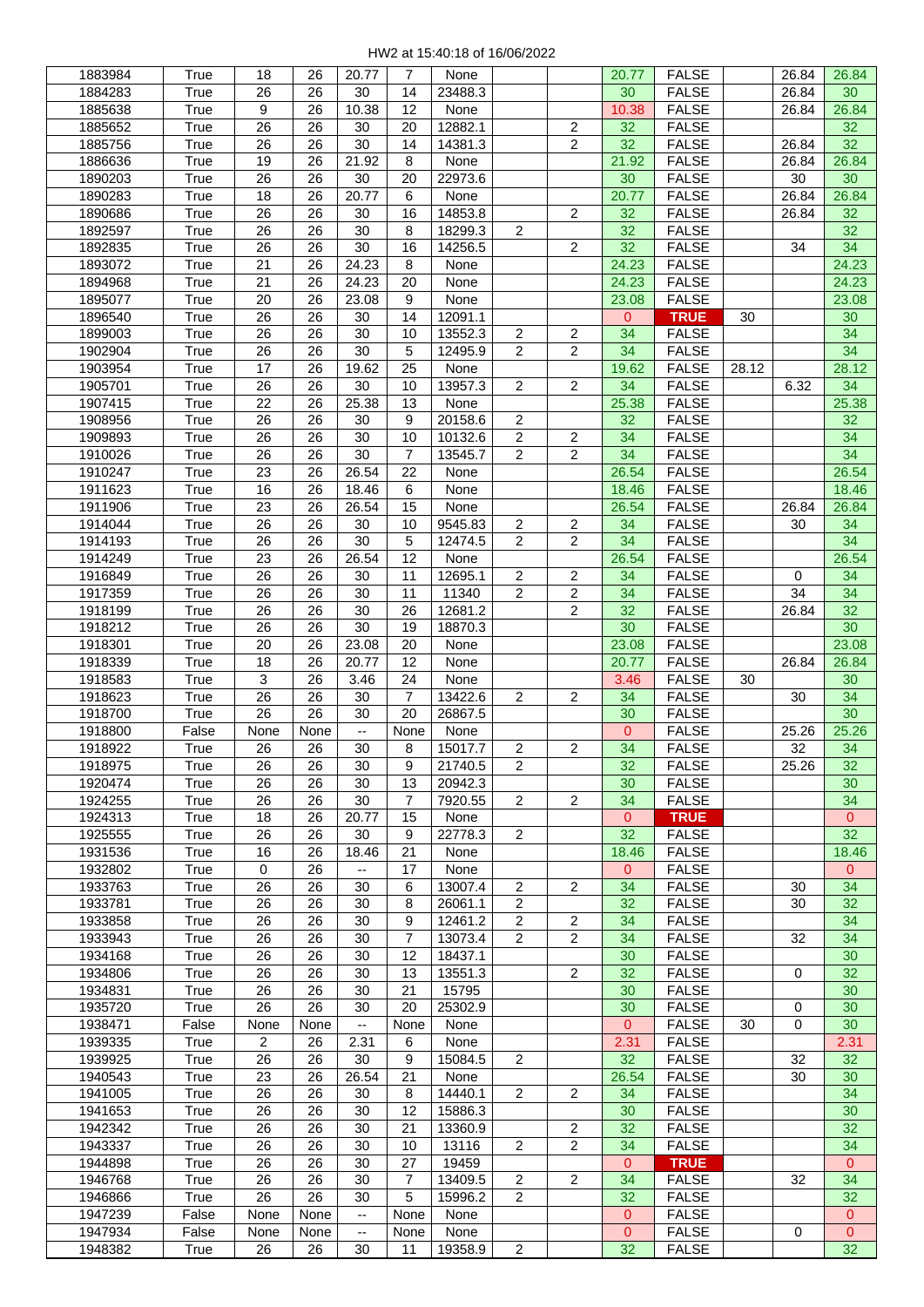| 1950329 | True  | 24              | 26   | 27.69 | 10             |         |                |                | 27.69        | <b>FALSE</b> |       | 27.5  | 27.69          |
|---------|-------|-----------------|------|-------|----------------|---------|----------------|----------------|--------------|--------------|-------|-------|----------------|
|         |       |                 |      |       |                | None    |                |                |              |              |       |       |                |
| 1950398 | False | None            | None | --    | None           | None    |                |                | $\mathbf{0}$ | <b>FALSE</b> |       |       | 0              |
| 1951299 | True  | 7               | 26   | 8.08  | 19             | None    |                |                | 8.08         | <b>FALSE</b> |       |       | 8.08           |
| 1951465 | True  | 26              | 26   | 30    | 10             | 12183.3 | $\overline{c}$ | $\mathbf{2}$   | 34           | <b>FALSE</b> |       |       | 34             |
| 1951757 | True  | 26              | 26   | 30    | 6              | 11569.2 | $\overline{2}$ | $\overline{c}$ | 34           | <b>FALSE</b> |       |       | 34             |
|         |       |                 |      |       |                |         |                |                |              |              |       |       |                |
| 1952071 | True  | 26              | 26   | 30    | 8              | 12009.7 | $\overline{2}$ | $\overline{c}$ | 34           | <b>FALSE</b> |       |       | 34             |
| 1952471 | True  | 10              | 26   | 11.54 | 23             | None    |                |                | 11.54        | <b>FALSE</b> | 30    | 32    | 32             |
| 1953713 | True  | 26              | 26   | 30    | 9              | 25491.8 | $\overline{2}$ |                | 32           | <b>FALSE</b> |       | 26.25 | 32             |
| 1954009 | True  | 26              | 26   | 30    | 13             | 16237.2 |                |                | 30           | <b>FALSE</b> |       | 30    | 30             |
|         |       |                 |      |       |                |         |                |                |              |              |       |       |                |
| 1955418 | True  | 16              | 26   | 18.46 | 21             | None    |                |                | 18.46        | <b>FALSE</b> |       |       | 18.46          |
| 1955641 | True  | 26              | 26   | 30    | 10             | 11913.4 | 2              | $\overline{c}$ | 34           | <b>FALSE</b> |       |       | 34             |
| 1955857 | True  | 17              | 26   | 19.62 | 14             | None    |                |                | 19.62        | <b>FALSE</b> |       | 0     | 19.62          |
| 1957734 | True  | 18              | 26   | 20.77 | 16             | None    |                |                | 20.77        | <b>FALSE</b> |       | 0     | 20.77          |
|         |       | 26              | 26   | 30    | 19             | 18324.9 |                |                |              | <b>FALSE</b> |       |       | 30             |
| 1958941 | True  |                 |      |       |                |         |                |                | 30           |              |       |       |                |
| 1960313 | True  | 5               | 26   | 5.77  | 8              | None    |                |                | 5.77         | <b>FALSE</b> |       |       | 5.77           |
| 1961756 | True  | 26              | 26   | 30    | 22             | 31095.2 |                |                | 30           | <b>FALSE</b> |       |       | 30             |
| 1962170 | True  | 26              | 26   | 30    | 6              | 7940.52 | $\mathbf{2}$   | 2              | 34           | <b>FALSE</b> |       |       | 34             |
| 1963232 | True  | 26              | 26   | 30    | 8              | 12462.7 | $\overline{2}$ | $\overline{c}$ | 34           | <b>FALSE</b> |       |       | 34             |
|         |       |                 |      |       |                |         |                |                |              |              |       |       |                |
| 1965270 | True  | 26              | 26   | 30    | 6              | 14767   | $\overline{2}$ | $\overline{c}$ | 34           | <b>FALSE</b> | 30    |       | 34             |
| 1967233 | True  | 26              | 26   | 30    | 27             | 19423.3 |                |                | 30           | <b>FALSE</b> |       |       | 30             |
| 1968691 | True  | 26              | 26   | 30    | 27             | 19699.3 |                |                | 0            | <b>TRUE</b>  | 28.12 |       | 28.12          |
| 1969669 | True  | 13              | 26   | 15    | 9              | None    |                |                | 15           | <b>FALSE</b> |       |       | 15             |
|         |       |                 |      |       |                |         |                |                |              |              |       |       |                |
| 1970669 | True  | 26              | 26   | 30    | 9              | 16152.6 | $\mathbf{2}$   |                | 32           | <b>FALSE</b> |       |       | 32             |
| 1971673 | True  | 18              | 26   | 20.77 | 14             | None    |                |                | 20.77        | <b>FALSE</b> |       |       | 20.77          |
| 1972070 | True  | $\overline{26}$ | 26   | 30    | 7              | 14268.7 | 2              | 2              | 34           | <b>FALSE</b> |       |       | 34             |
| 1974581 | True  | 22              | 26   | 25.38 | 8              | None    |                |                | 25.38        | <b>FALSE</b> |       |       | 25.38          |
|         |       |                 |      |       |                |         |                |                |              |              |       |       |                |
| 1975205 | True  | 26              | 26   | 30    | 13             | 23140.1 |                |                | 30           | <b>FALSE</b> |       |       | 30             |
| 1975501 | True  | 23              | 26   | 26.54 | 13             | None    |                |                | 26.54        | <b>FALSE</b> |       | 20.62 | 26.54          |
| 1976277 | True  | 26              | 26   | 30    | 7              | 7404.47 | $\overline{2}$ | 2              | 34           | <b>FALSE</b> |       |       | 34             |
| 1977364 | True  | 26              | 26   | 30    | 13             | 12681.1 |                | 2              | 32           | <b>FALSE</b> |       |       | 32             |
|         |       | 26              | 26   | 30    | 9              |         | $\overline{c}$ |                | 32           |              |       |       | 32             |
| 1977848 | True  |                 |      |       |                | 16419.8 |                |                |              | <b>FALSE</b> |       |       |                |
| 1980374 | True  | 26              | 26   | 30    | 13             | 21773.2 |                |                | 30           | <b>FALSE</b> |       |       | 30             |
| 1982048 | True  | 26              | 26   | 30    | 10             | 12596.4 | $\overline{2}$ | $\overline{c}$ | 34           | <b>FALSE</b> |       |       | 34             |
| 1982749 | True  | 26              | 26   | 30    | 9              | 15161.9 | $\overline{2}$ | $\overline{c}$ | 34           | <b>FALSE</b> |       |       | 34             |
| 1982895 | True  | 16              | 26   | 18.46 | 6              | None    |                |                | 18.46        | <b>FALSE</b> | 30    |       | 30             |
|         |       |                 |      |       |                |         |                |                |              |              |       |       |                |
| 1982930 | True  | 26              | 26   | 30    | 8              | 14774.2 | $\overline{2}$ | 2              | 34           | <b>FALSE</b> |       |       | 34             |
| 1982950 | True  | 18              | 26   | 20.77 | 24             | None    |                |                | 20.77        | <b>FALSE</b> |       |       | 20.77          |
| 1983047 | True  | 26              | 26   | 30    | 17             | 14782.3 |                | $\overline{c}$ | 32           | <b>FALSE</b> |       |       | 32             |
| 1983209 | True  | 26              | 26   | 30    | 6              | 18490.6 | $\overline{2}$ |                | 32           | <b>FALSE</b> |       |       | 32             |
|         |       |                 |      |       |                |         |                |                |              |              |       |       |                |
| 1983219 | True  | 18              | 26   | 20.77 | 20             | None    |                |                | 20.77        | <b>FALSE</b> |       |       | 20.77          |
| 1983263 | True  | 26              | 26   | 30    | 7              | 8924.62 | $\overline{2}$ | 2              | 34           | <b>FALSE</b> |       |       | 34             |
| 1983310 | True  | 26              | 26   | 30    | 10             | 16251.1 | $\overline{2}$ |                | 32           | <b>FALSE</b> |       |       | 32             |
| 1983548 | True  | 26              | 26   | 30    | 8              | 14229.7 | $\overline{2}$ | $\overline{2}$ | 34           | <b>FALSE</b> |       |       | 34             |
|         | True  | 26              | 26   | 30    | 19             | 13481.2 |                |                | 32           |              |       |       | 32             |
| 1983916 |       |                 |      |       |                |         |                | 2              |              | <b>FALSE</b> |       |       |                |
| 1984079 | True  | 26              | 26   | 30    | 25             | 8775.93 |                | 2              | 32           | <b>FALSE</b> |       |       | 32             |
| 1984129 | True  | 16              | 26   | 18.46 | 12             | None    |                |                | 18.46        | <b>FALSE</b> | 28.12 |       | 28.12          |
| 1984794 | True  | 26              | 26   | 30    | 16             | 13433.3 |                | $\overline{c}$ | 32           | <b>FALSE</b> |       |       | 32             |
| 1984843 | True  | 16              | 26   | 18.46 | 5              | None    |                |                | 18.46        | <b>FALSE</b> | 30    |       | 30             |
|         |       |                 |      |       |                |         |                |                |              |              |       |       |                |
| 1984947 | True  | 26              | 26   | 30    | 5              | 9020.93 | $\overline{2}$ | $\mathbf{2}$   | 34           | <b>FALSE</b> |       |       | 34             |
| 1984970 | True  | 26              | 26   | 30    | 13             | 13707.5 |                | 2              | 32           | <b>FALSE</b> |       |       | 32             |
| 1985033 | True  | 26              | 26   | 30    | 20             | 21950.1 |                |                | 0            | <b>TRUE</b>  |       |       | $\mathbf{0}$   |
| 1985042 | True  | 26              | 26   | 30    | $\overline{7}$ | 17072.7 | $\overline{2}$ |                | 32           | <b>FALSE</b> |       |       | 32             |
|         |       |                 |      |       |                |         |                |                |              |              |       |       |                |
| 1985084 | True  | 26              | 26   | 30    | 5              | 8525.36 | $\overline{2}$ | 2              | 34           | <b>FALSE</b> |       |       | 34             |
| 1985439 | True  | 26              | 26   | 30    | 8              | 13356   | $\overline{2}$ | $\overline{2}$ | 34           | <b>FALSE</b> |       |       | 34             |
| 1985504 | True  | 26              | 26   | 30    | 20             | 21268.4 |                |                | 30           | <b>FALSE</b> |       |       | 30             |
| 1985725 | True  | 26              | 26   | 30    | 18             | 24052.3 |                |                | 30           | <b>FALSE</b> |       |       | 30             |
| 1985747 | True  | 26              | 26   | 30    | 7              | 11125.4 | $\overline{2}$ | 2              | 34           | <b>FALSE</b> |       |       | 34             |
|         |       |                 |      |       |                |         |                |                |              |              |       |       |                |
| 1985841 | True  | 26              | 26   | 30    | 13             | 20138.6 |                |                | 30           | <b>FALSE</b> |       |       | 30             |
| 1985878 | True  | 26              | 26   | 30    | $\overline{7}$ | 5087.73 | $\overline{2}$ | $\overline{2}$ | 34           | <b>FALSE</b> |       |       | 34             |
| 1985909 | True  | 26              | 26   | 30    | 8              | 15259.7 | $\overline{2}$ |                | 32           | <b>FALSE</b> |       |       | 32             |
| 1985972 | True  | 26              | 26   | 30    | 15             | 16416.3 |                |                | 30           | <b>FALSE</b> |       |       | 30             |
|         |       |                 |      |       |                |         |                |                |              |              |       |       |                |
| 1986290 | True  | 26              | 26   | 30    | 9              | 12968.2 | $\overline{2}$ | $\overline{2}$ | 34           | <b>FALSE</b> |       |       | 34             |
| 1986385 | True  | 26              | 26   | 30    | 9              | 20571.9 | $\overline{c}$ |                | 32           | <b>FALSE</b> |       |       | 32             |
| 1986413 | True  | 26              | 26   | 30    | 7              | 15868.9 | $\overline{2}$ |                | 32           | <b>FALSE</b> |       |       | 32             |
| 1986423 | True  | 22              | 26   | 25.38 | 15             | None    |                |                | 25.38        | <b>FALSE</b> |       |       | 25.38          |
|         |       |                 |      |       |                |         |                |                |              |              |       |       |                |
| 1986485 | True  | 26              | 26   | 30    | 19             | 16629   |                |                | 30           | <b>FALSE</b> |       |       | 30             |
| 1986535 | False | None            | None | ۰.    | None           | None    |                |                | $\mathbf{0}$ | <b>FALSE</b> |       |       | $\overline{0}$ |
| 1986671 | True  | 26              | 26   | 30    | 8              | 8434.46 | $\overline{c}$ | 2              | 34           | <b>FALSE</b> |       |       | 34             |
| 1986735 | True  | 16              | 26   | 18.46 | 27             | None    |                |                | 18.46        | <b>FALSE</b> |       |       | 18.46          |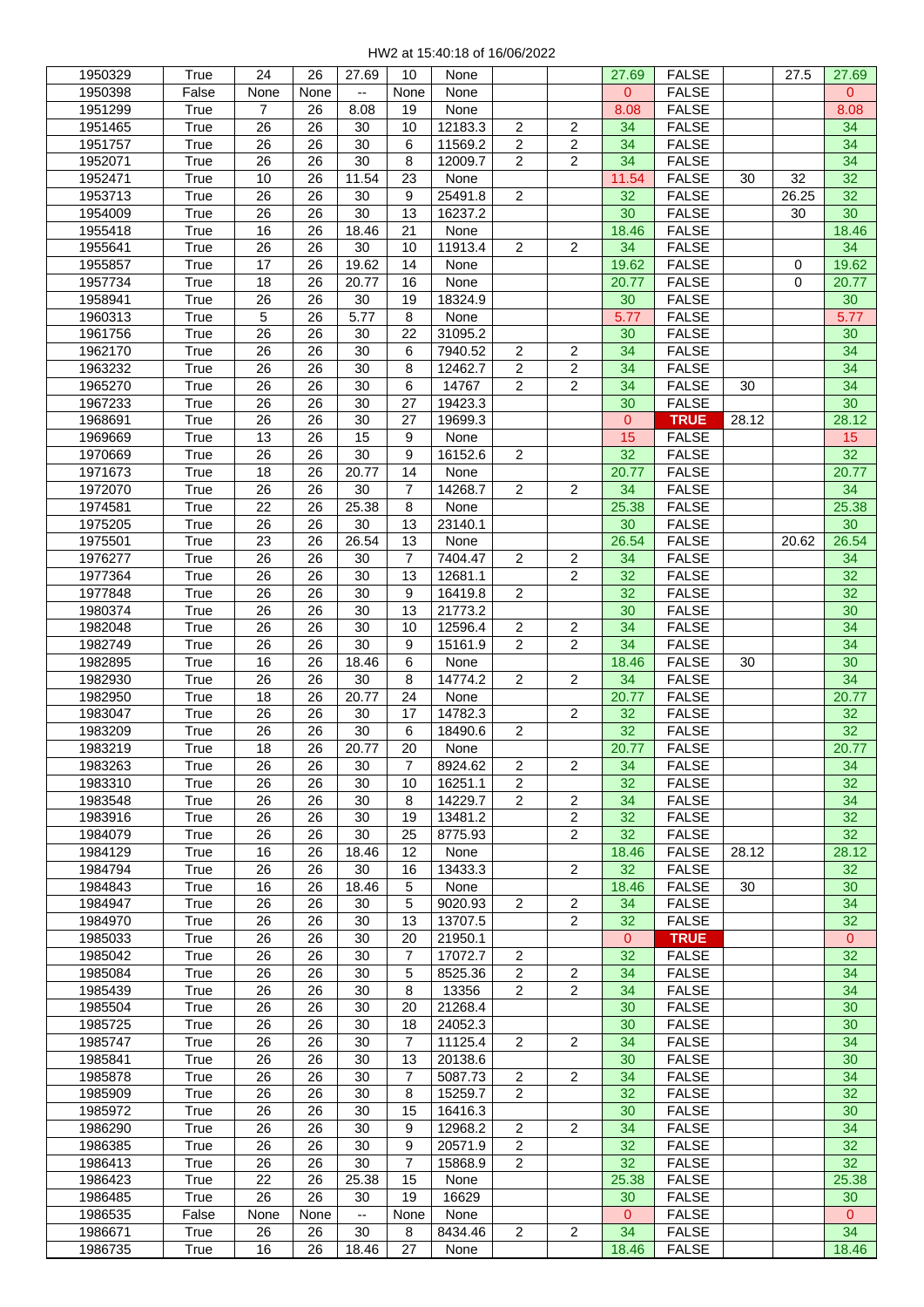| 1986807            | True         | 26               | 26       | 30                             | 6              | 8138.79          | 2              | 2                 | 34                   | <b>FALSE</b>                 |       | 34             |
|--------------------|--------------|------------------|----------|--------------------------------|----------------|------------------|----------------|-------------------|----------------------|------------------------------|-------|----------------|
| 1986936            | True         | 26               | 26       | 30                             | 5              | 10918.5          | $\overline{2}$ | $\overline{c}$    | 34                   | <b>FALSE</b>                 |       | 34             |
| 1987240            | True         | 26               | 26       | 30                             | 10             | 20636            | $\overline{2}$ |                   | 32                   | <b>FALSE</b>                 |       | 32             |
| 1987408            | True         | 26               | 26       | 30                             | 10             | 16347.4          |                |                   | $\overline{0}$       | <b>TRUE</b>                  |       | $\mathbf{0}$   |
| 1987495            | True         | 26               | 26       | 30                             | 15             | 17582.6          |                |                   | 30                   | <b>FALSE</b>                 |       | 30             |
| 1987638            | True         | 16               | 26       | 18.46                          | 10             | None             |                |                   | 18.46                | <b>FALSE</b>                 | 26.25 | 26.25          |
| 1987681            | True         | 26               | 26       | 30                             | 8              | 26016.1          | $\overline{2}$ |                   | 32                   | <b>FALSE</b>                 |       | 32             |
| 1987712            | True         | 26               | 26       | 30                             | 9              | 12003.9          | $\mathbf{2}$   | 2                 | 34                   | <b>FALSE</b>                 |       | 34             |
| 1987881            | True         | 17               | 26       | 19.62                          | 10             | None             |                |                   | 19.62                | <b>FALSE</b>                 |       | 19.62          |
| 1988058            | True         | 22               | 26       | 25.38                          | 10             | None             |                |                   | 25.38                | <b>FALSE</b>                 | 30    | 30             |
| 1988233            | True         | 26               | 26       | 30                             | 8              | 14697.4          | $\overline{2}$ | 2                 | 34                   | <b>FALSE</b>                 |       | 34             |
| 1988427            | True         | 24               | 26       | 27.69                          | $\overline{7}$ | None             |                |                   | 27.69                | <b>FALSE</b>                 |       | 27.69          |
| 1989113            | True         | 18               | 26       | 20.77                          | 7              | None             |                |                   | 20.77                | <b>FALSE</b>                 |       | 20.77          |
| 1989177            | True         | 26               | 26       | 30                             | 16             | 22033.4          |                |                   | 30                   | <b>FALSE</b>                 |       | 30             |
| 1989915            | False        | None             | None     | $- -$                          | None           | None             |                |                   | $\mathbf{0}$         | <b>FALSE</b>                 | 30    | 30             |
| 1991139            | True         | 19               | 26       | 21.92                          | 18             | None             |                |                   | 21.92                | <b>FALSE</b>                 | 20.62 | 21.92          |
| 1991254            | True         | 26               | 26       | 30                             | 9              | 11922            | $\overline{c}$ | $\mathbf{2}$      | 34                   | <b>FALSE</b>                 |       | 34             |
| 1991255            | True         | 26               | 26       | 30                             | 8              | 5330.36          | $\overline{c}$ | $\overline{c}$    | 34                   | <b>FALSE</b>                 |       | 34             |
| 1991531            | True         | 26               | 26       | 30                             | 10             | 10185.5          | $\overline{2}$ | $\overline{c}$    | 34                   | <b>FALSE</b>                 |       | 34             |
| 1991578            | True         | 25               | 26       | 28.85                          | 11             | None             |                |                   | 28.85                | <b>FALSE</b>                 |       | 28.85          |
| 1992066            | True         | 16               | 26       | 18.46                          | 20             | None             |                |                   | 18.46                | <b>FALSE</b>                 | 30    | 30             |
| 1992077            | True         | 26               | 26       | 30                             | 19             | 23577.6          |                |                   | 30                   | <b>FALSE</b>                 |       | 30             |
| 1992112            | True         | 14               | 26       | 16.15                          | 9              | None             |                |                   | 16.15                | <b>FALSE</b>                 |       | 16.15          |
| 1992383            | True         | 21               | 26       | 24.23                          | 15             | None             |                |                   | 0                    | <b>TRUE</b>                  | 30    | 30             |
| 1992407            | True         | 26               | 26       | 30                             | 22             | 24275.3          |                |                   | 30                   | <b>FALSE</b>                 |       | 30             |
| 1992502            | True         | 26               | 26       | 30                             | 11             | 15204.3          | $\overline{2}$ | $\overline{2}$    | 34                   | <b>FALSE</b>                 |       | 34             |
| 1992781            | True         | 22               | 26       | 25.38                          | 19             | None             |                |                   | 25.38                | <b>FALSE</b>                 |       | 25.38          |
|                    | True         | 26               | 26       | 30                             | 6              | 3703.26          | $\overline{2}$ |                   |                      | <b>FALSE</b>                 |       |                |
| 1992949            |              | 26               | 26       | 30                             | 20             |                  |                | 2<br>$\mathbf{2}$ | 34<br>32             |                              |       | 34<br>32       |
| 1993024            | True         |                  | 26       |                                | 12             | 14018.2          |                |                   | $\overline{0}$       | <b>FALSE</b>                 |       |                |
| 1993170            | True         | $\boldsymbol{0}$ |          |                                |                | None             |                |                   |                      | <b>FALSE</b>                 | 30    | 30             |
| 1993485            | True         | 18               | 26       | 20.77                          | 13             | None             |                |                   | 20.77                | <b>FALSE</b>                 |       | 20.77          |
| 1993597            | True         | 26               | 26       | 30                             | 18             | 16416.1          |                |                   | 30                   | <b>FALSE</b>                 |       | 30             |
| 1993737            | True         | 16               | 26       | 18.46                          | 11             | None             |                |                   | 18.46                | <b>FALSE</b>                 | 26.25 | 26.25          |
| 1993783            | True         | 26               | 26       | 30                             | 7              | 17113.9          | 2              |                   | 32                   | <b>FALSE</b>                 |       | 32             |
| 1993962            | True         | 25               | 26       | 28.85                          | 9              | None             |                |                   | 28.85                | <b>FALSE</b>                 |       | 28.85          |
| 1994170            | True         | 26               | 26       | 30                             | 20             | 22776.2          |                |                   | 30                   | <b>FALSE</b>                 |       | 30             |
| 1994201            | True         | 22               | 26       | 25.38                          | 25             | None             |                |                   | 25.38                | <b>FALSE</b>                 |       | 25.38          |
| 1994231            | True         | 8                | 26       | 9.23                           | 10             | None             |                |                   | 9.23                 | <b>FALSE</b>                 | 28.12 | 28.12          |
| 1994364            | True         | 26               | 26       | 30                             | 17             | 11052.2          |                | 2                 | 32                   | <b>FALSE</b>                 |       | 32             |
| 1994384            | True         | 12               | 26       | 13.85                          | $\overline{7}$ | None             |                |                   | 13.85                | <b>FALSE</b>                 | 26.25 | 26.25          |
| 1994583            | True         | 1                | 26       | 1.15                           | 30             | None             |                |                   | 1.15                 | <b>FALSE</b>                 |       | 1.15           |
| 1994600            | True         | 26               | 26       | 30                             | 18             | 21954.9          |                |                   | 30                   | <b>FALSE</b>                 |       | 30             |
| 1994736            | True         | 26               | 26       | 30                             | 14             | 13732.1          |                | $\overline{2}$    | 32                   | <b>FALSE</b>                 |       | 32             |
| 1994880            | True         | 26               | 26       | 30                             | 18             | 16108.5          |                |                   | 30                   | <b>FALSE</b>                 |       | 30             |
| 1995046            | True         | 26               | 26       | 30                             | 8              | 13293.2          | $\overline{2}$ | $\mathbf{2}$      | 34                   | <b>FALSE</b>                 |       | 34             |
| 1995140            | True         | 26               | 26       | 30                             | 9              | 14325.3          | 2              | $\overline{c}$    | 34                   | <b>FALSE</b>                 |       | 34             |
| 1995435            | False        | None             | None     | $\overline{\phantom{a}}$       | None           | None             |                |                   | $\overline{0}$       | <b>FALSE</b>                 |       | $\overline{0}$ |
| 1995517            | True         | 26               | 26       | 30                             | 10             | 16719.9          | $\overline{2}$ |                   | 32                   | <b>FALSE</b>                 |       | 32             |
| 1995623            | True<br>True | 26<br>26         | 26<br>26 | 30<br>30                       | 5<br>17        | 16229.6<br>15327 | $\overline{c}$ |                   | 32<br>$\overline{0}$ | <b>FALSE</b><br><b>TRUE</b>  |       | 32<br>30       |
| 1995847            |              |                  |          |                                |                |                  |                |                   |                      |                              | 30    |                |
| 1995875<br>1995884 | True<br>True | 26<br>9          | 26<br>26 | 30<br>10.38                    | 19<br>24       | 13617.3<br>None  |                | 2                 | 32<br>10.38          | <b>FALSE</b><br><b>FALSE</b> | 30    | 32<br>30       |
|                    |              |                  |          |                                |                |                  |                |                   |                      |                              |       |                |
| 1995916            | True         | 16               | 26       | 18.46                          | 13             | None             |                |                   | 18.46                | <b>FALSE</b>                 |       | 18.46          |
| 1996206            | True         | 26               | 26       | 30                             | 14             | 12492.6          |                | $\overline{2}$    | 32                   | <b>FALSE</b>                 |       | 32             |
| 1996448            | True         | 21               | 26       | 24.23                          | 8              | None             |                |                   | 24.23                | <b>FALSE</b>                 |       | 24.23          |
| 1996501            | True         | $\boldsymbol{0}$ | 26       | $\overline{\phantom{a}}$<br>30 | 6<br>24        | None             |                |                   | $\mathbf{0}$<br>32   | <b>FALSE</b>                 |       | 0              |
| 1996623            | True         | 26               | 26       |                                |                | 12590.9          |                | $\overline{2}$    |                      | <b>FALSE</b>                 |       | 32             |
| 1997273            | True<br>True | 26<br>18         | 26<br>26 | 30<br>20.77                    | 9<br>22        | 11065.8<br>None  | $\overline{2}$ | $\overline{c}$    | 34<br>20.77          | <b>FALSE</b><br><b>FALSE</b> | 30    | 34<br>30       |
| 1997274            | True         | 16               | 26       | 18.46                          | 6              | None             |                |                   | 18.46                | <b>FALSE</b>                 | 30    | 30             |
| 1997293<br>1997539 | True         | 26               | 26       | 30                             | 22             | 12625.6          |                | $\overline{2}$    | 32                   | <b>FALSE</b>                 |       | 32             |
|                    | True         | 18               | 26       | 20.77                          | 8              | None             |                |                   | 20.77                |                              |       |                |
| 1997543<br>1997568 | True         | 26               | 26       | 30                             | 8              | 7104.74          | $\overline{2}$ | 2                 | 34                   | <b>FALSE</b><br><b>FALSE</b> |       | 20.77<br>34    |
| 1997592            | True         | $\mathbf 0$      | 26       | $\overline{\phantom{a}}$       | $\overline{2}$ | None             |                |                   | 0                    | <b>FALSE</b>                 |       | $\mathbf{0}$   |
| 1997607            | True         | $\mathbf 0$      | 26       |                                | 2              | None             |                |                   | $\overline{0}$       | <b>FALSE</b>                 |       | $\overline{0}$ |
| 1997621            | True         | 23               | 26       | 26.54                          | 23             | None             |                |                   | 26.54                | <b>FALSE</b>                 |       | 26.54          |
|                    |              | 21               | 26       | 24.23                          | 23             | None             |                |                   |                      | <b>FALSE</b>                 |       |                |
| 1997716<br>1997818 | True<br>True | 26               | 26       | 30                             | 10             | 20623.9          | $\overline{c}$ |                   | 24.23<br>32          | <b>FALSE</b>                 |       | 24.23<br>32    |
| 1997898            | True         | $\boldsymbol{0}$ | 26       | $\overline{\phantom{a}}$       | 17             | None             |                |                   | $\mathbf{0}$         | <b>FALSE</b>                 |       | $\mathbf{0}$   |
|                    |              |                  |          |                                |                |                  |                |                   |                      |                              |       |                |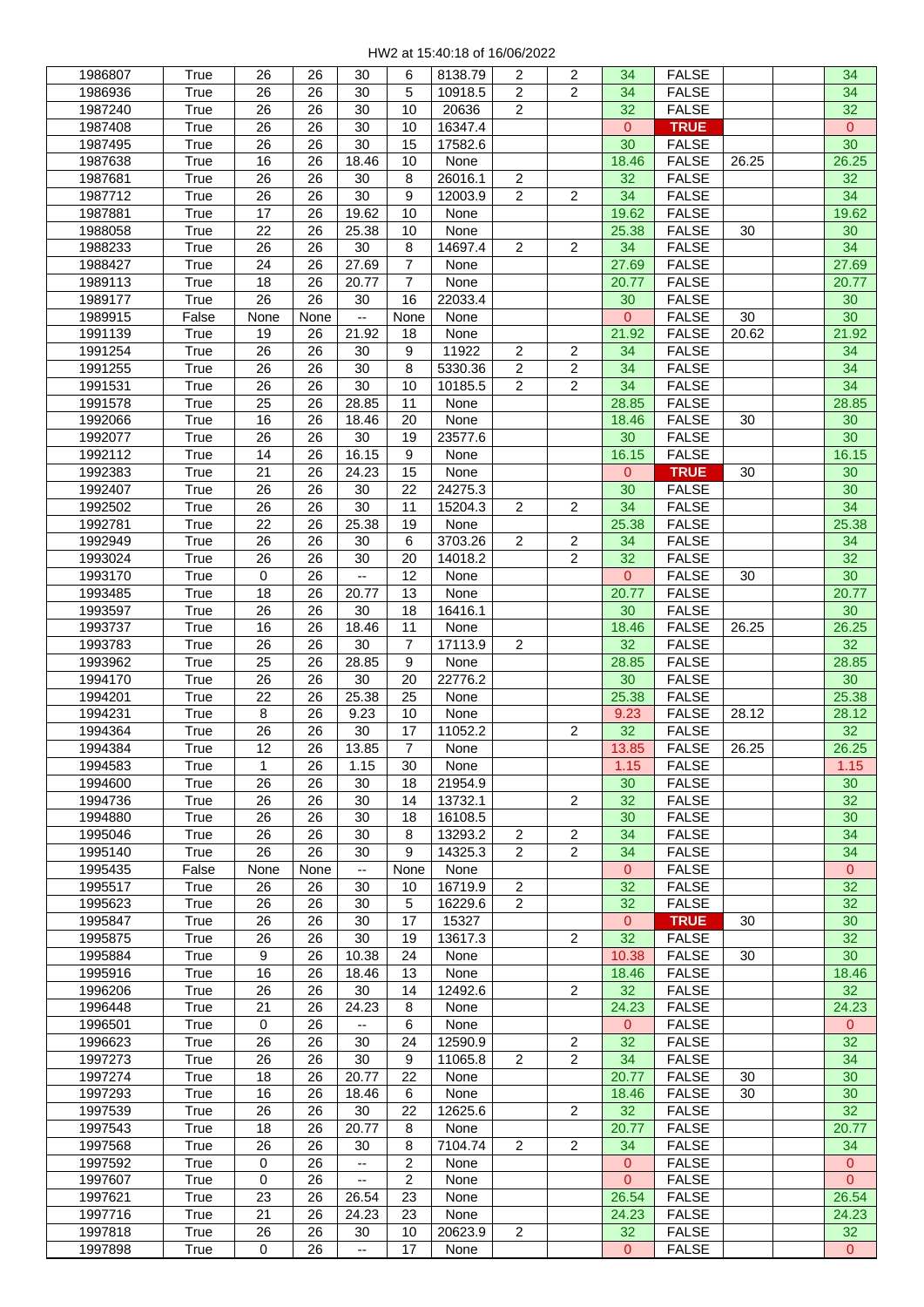| 1997941 | True  | 0                | 26   | $\overline{\phantom{a}}$ | 12             | None    |                |                | $\mathbf{0}$   | <b>FALSE</b> |       | $\overline{0}$  |
|---------|-------|------------------|------|--------------------------|----------------|---------|----------------|----------------|----------------|--------------|-------|-----------------|
| 1997975 | True  | 21               | 26   | 24.23                    | 16             | None    |                |                | 24.23          | <b>FALSE</b> |       | 24.23           |
| 1998044 | True  | 21               | 26   | 24.23                    | $\overline{7}$ | None    |                |                | 24.23          | <b>FALSE</b> |       | 24.23           |
| 1998226 | True  | 25               | 26   | 28.85                    | 6              | None    |                |                | 28.85          | <b>FALSE</b> |       | 28.85           |
|         |       |                  |      |                          |                |         |                |                |                |              |       |                 |
| 1998312 | True  | 26               | 26   | 30                       | 13             | 19670.8 |                |                | 30             | <b>FALSE</b> |       | 30              |
| 1998391 | True  | 0                | 26   | --                       | 6              | None    |                |                | 0              | <b>FALSE</b> |       | $\overline{0}$  |
| 1998769 | True  | 18               | 26   | 20.77                    | 14             | None    |                |                | 0              | <b>TRUE</b>  | 26.25 | 26.25           |
| 1999066 | True  | 0                | 26   | --                       | 36             | None    |                |                | $\overline{0}$ | <b>FALSE</b> |       | 0               |
| 1999178 | True  | 22               | 26   | 25.38                    | 10             | None    |                |                | 25.38          | <b>FALSE</b> |       | 25.38           |
| 1999214 |       | 26               | 26   | 30                       | 7              | 13454.2 | 2              | 2              | 34             | <b>FALSE</b> |       | 34              |
|         | True  |                  |      |                          |                |         |                |                |                |              |       |                 |
| 1999470 | False | None             | None | $\overline{\phantom{a}}$ | None           | None    |                |                | $\mathbf{0}$   | <b>FALSE</b> |       | 0               |
| 1999933 | True  | 26               | 26   | 30                       | 18             | 14176.4 |                | 2              | 32             | <b>FALSE</b> |       | 32              |
| 2000218 | True  | 26               | 26   | 30                       | $\overline{7}$ | 12125.5 | $\overline{2}$ | $\overline{2}$ | 34             | <b>FALSE</b> |       | 34              |
| 2000457 | True  | 26               | 26   | 30                       | 8              | 16698.1 | $\overline{2}$ |                | 32             | <b>FALSE</b> |       | 32              |
| 2000821 | True  | 25               | 26   | 28.85                    | 10             | None    |                |                | 28.85          | <b>FALSE</b> |       | 28.85           |
| 2001053 | True  | 26               | 26   | 30                       | 8              | 14126.4 | 2              | $\overline{c}$ | 34             | <b>FALSE</b> |       | 34              |
|         |       |                  |      |                          |                |         |                |                |                |              |       |                 |
| 2001077 | True  | 19               | 26   | 21.92                    | $\overline{7}$ | None    |                |                | 21.92          | <b>FALSE</b> |       | 21.92           |
| 2001345 | True  | 16               | 26   | 18.46                    | 18             | None    |                |                | 18.46          | <b>FALSE</b> |       | 18.46           |
| 2001733 | True  | 20               | 26   | 23.08                    | 18             | None    |                |                | 23.08          | <b>FALSE</b> | 30    | 30              |
| 2002592 | True  | 26               | 26   | 30                       | 20             | 14347.4 |                | $\mathbf{2}$   | 32             | <b>FALSE</b> |       | 32              |
| 2002688 | True  | 26               | 26   | 30                       | 21             | 11466.2 |                | 2              | 32             | <b>FALSE</b> |       | 32              |
|         | True  | 26               | 26   | 30                       | $\overline{7}$ | 28944   | $\overline{2}$ |                | 32             | <b>FALSE</b> |       | 32              |
| 2003158 |       |                  |      |                          |                |         |                |                |                |              |       |                 |
| 2003402 | True  | 22               | 26   | 25.38                    | 26             | None    |                |                | 25.38          | <b>FALSE</b> |       | 25.38           |
| 2003512 | True  | 24               | 26   | 27.69                    | 10             | None    |                |                | 27.69          | <b>FALSE</b> |       | 27.69           |
| 2003964 | True  | 26               | 26   | 30                       | 8              | 11020.5 | $\overline{2}$ | $\mathbf{2}$   | 34             | <b>FALSE</b> |       | 34              |
| 2004949 | True  | 26               | 26   | 30                       | $\overline{7}$ | 12630.1 | $\overline{c}$ | $\overline{c}$ | 34             | <b>FALSE</b> |       | 34              |
| 2005177 | True  | 18               | 26   | 20.77                    | 13             | None    |                |                | 20.77          | <b>FALSE</b> |       | 20.77           |
| 2005485 | True  | 26               | 26   | 30                       | 6              | 15091.8 | $\overline{2}$ | $\overline{c}$ | 34             | <b>FALSE</b> |       | 34              |
|         |       |                  |      |                          |                |         |                |                |                |              |       |                 |
| 2005708 | True  | 26               | 26   | 30                       | 17             | 9444.3  |                | 2              | 32             | <b>FALSE</b> |       | 32              |
| 2005947 | True  | $\mathsf 0$      | 26   | --                       | 36             | None    |                |                | $\overline{0}$ | <b>FALSE</b> |       | 0               |
| 2006082 | True  | 16               | 26   | 18.46                    | 21             | None    |                |                | 18.46          | <b>FALSE</b> |       | 18.46           |
| 2006432 | True  | 26               | 26   | 30                       | 13             | 15941.9 |                |                | $\mathbf{0}$   | <b>TRUE</b>  | 7.5   | 7.5             |
| 2006531 | True  | 26               | 26   | 30                       | 6              | 14106   | $\overline{c}$ | $\mathbf{2}$   | 34             | <b>FALSE</b> |       | 34              |
| 2006654 | True  | 26               | 26   | 30                       | 13             | 28662.9 |                |                | 30             | <b>FALSE</b> |       | 30              |
|         |       |                  |      |                          |                |         |                |                |                |              |       |                 |
| 2006686 | True  | 26               | 26   | 30                       | 5              | 10757.7 | $\overline{2}$ | 2              | 34             | <b>FALSE</b> |       | 34              |
| 2006761 | True  | $\sqrt{2}$       | 26   | 2.31                     | 20             | None    |                |                | 2.31           | <b>FALSE</b> |       | 2.31            |
| 2006777 | True  | 26               | 26   | 30                       | 15             | 18058.7 |                |                | 30             | <b>FALSE</b> |       | 30              |
| 2007103 | True  | 26               | 26   | 30                       | 8              | 15837.3 | $\overline{2}$ |                | 32             | <b>FALSE</b> |       | 32              |
| 2007146 | True  | 26               | 26   | 30                       | 22             | 23802.4 |                |                | 30             | <b>FALSE</b> |       | 30              |
| 2007396 | True  | 26               | 26   | 30                       | 17             | 13003.4 |                |                | $\mathbf{0}$   | <b>TRUE</b>  |       | $\overline{0}$  |
| 2007624 | True  | 4                | 26   | 4.62                     | 12             | None    |                |                | 4.62           | <b>FALSE</b> |       | 4.62            |
|         |       |                  |      |                          |                |         |                |                |                |              |       |                 |
| 2008182 | True  | 12               | 26   | 13.85                    | 29             | None    |                |                | 13.85          | <b>FALSE</b> |       | 13.85           |
| 2008275 | True  | 18               | 26   | 20.77                    | 11             | None    |                |                | 20.77          | <b>FALSE</b> |       | 20.77           |
| 2008528 | True  | 17               | 26   | 19.62                    | 6              | None    |                |                | 19.62          | <b>FALSE</b> | 30    | 30 <sub>o</sub> |
| 2008897 | True  | 18               | 26   | 20.77                    | 24             | None    |                |                | 20.77          | <b>FALSE</b> |       | 20.77           |
| 2009008 | True  | 23               | 26   | 26.54                    | $\overline{7}$ | None    |                |                | 26.54          | <b>FALSE</b> |       | 26.54           |
| 2009026 | True  | 26               | 26   | 30                       | 10             | 15510.5 | $\overline{2}$ |                | 32             | <b>FALSE</b> |       | 32              |
| 2009644 | True  | 26               | 26   | 30                       | 19             | 22184.6 |                |                | 30             | <b>FALSE</b> |       | 30              |
|         |       |                  |      |                          |                |         |                |                |                |              |       |                 |
| 2009654 | True  | 26               | 26   | 30                       | 18             | 15555.6 |                |                | 30             | <b>FALSE</b> |       | 30              |
| 2009768 | True  | 26               | 26   | 30                       | 8              | 13972   | $\overline{2}$ | 2              | 34             | <b>FALSE</b> |       | 34              |
| 2010214 | True  | 22               | 26   | 25.38                    | 20             | None    |                |                | 25.38          | <b>FALSE</b> |       | 25.38           |
| 2010473 | True  | 26               | 26   | 30                       | 20             | 20457   |                |                | 0              | <b>TRUE</b>  | 30    | 30              |
| 2010485 | True  | 18               | 26   | 20.77                    | 20             | None    |                |                | 20.77          | <b>FALSE</b> | 26.25 | 26.25           |
| 2010731 | True  | 18               | 26   | 20.77                    | 4              | None    |                |                | 20.77          | <b>FALSE</b> | 30    | 30              |
| 2010869 | True  | $\boldsymbol{0}$ | 26   | $\overline{\phantom{a}}$ | 6              | None    |                |                | 0              | <b>FALSE</b> | 26.25 | 26.25           |
|         |       |                  |      |                          |                | 29195.2 |                |                |                |              |       |                 |
| 2011007 | True  | 26               | 26   | 30                       | 14             |         |                |                | 30             | <b>FALSE</b> |       | 30              |
| 2011051 | True  | 18               | 26   | 20.77                    | 9              | None    |                |                | 20.77          | <b>FALSE</b> |       | 20.77           |
| 2011621 | True  | 26               | 26   | 30                       | 19             | 13963.7 |                |                | 0              | <b>TRUE</b>  |       | 0               |
| 2012165 | True  | 26               | 26   | 30                       | 9              | 12616.5 | 2              | $\overline{2}$ | 34             | <b>FALSE</b> |       | 34              |
| 2012975 | False | None             | None | $\overline{\phantom{a}}$ | None           | None    |                |                | $\mathbf{0}$   | <b>FALSE</b> |       | $\overline{0}$  |
| 2013546 | True  | 26               | 26   | 30                       | 15             | 13412.8 |                | $\overline{c}$ | 32             | <b>FALSE</b> |       | 32              |
| 2013658 | True  | 26               | 26   | 30                       | 20             | 11871.6 |                | 2              | 32             | <b>FALSE</b> |       | 32              |
|         |       |                  |      |                          |                |         |                |                |                |              |       |                 |
| 2013825 | True  | 26               | 26   | 30                       | 16             | 14698.2 |                | 2              | 32             | <b>FALSE</b> |       | 32              |
| 2013943 | True  | 26               | 26   | 30                       | 17             | 18174.8 |                |                | $\mathbf{0}$   | <b>TRUE</b>  |       | $\mathbf{0}$    |
| 2014030 | True  | 23               | 26   | 26.54                    | 21             | None    |                |                | 26.54          | <b>FALSE</b> |       | 26.54           |
| 2014033 | True  | 26               | 26   | 30                       | 11             | 26111.7 | 2              |                | 32             | <b>FALSE</b> |       | 32              |
| 2014185 | True  | 26               | 26   | 30                       | 13             | 13334   |                | 2              | 32             | <b>FALSE</b> |       | 32              |
| 2014480 | True  | $\mathbf 0$      | 26   | $\overline{\phantom{a}}$ | 103            | None    |                |                | $\overline{0}$ | <b>FALSE</b> |       | $\overline{0}$  |
| 2014617 | True  | 26               | 26   | 30                       | 8              | 15944   | $\overline{c}$ |                | 32             | <b>FALSE</b> |       | 32              |
|         |       |                  |      |                          |                |         |                |                |                |              |       |                 |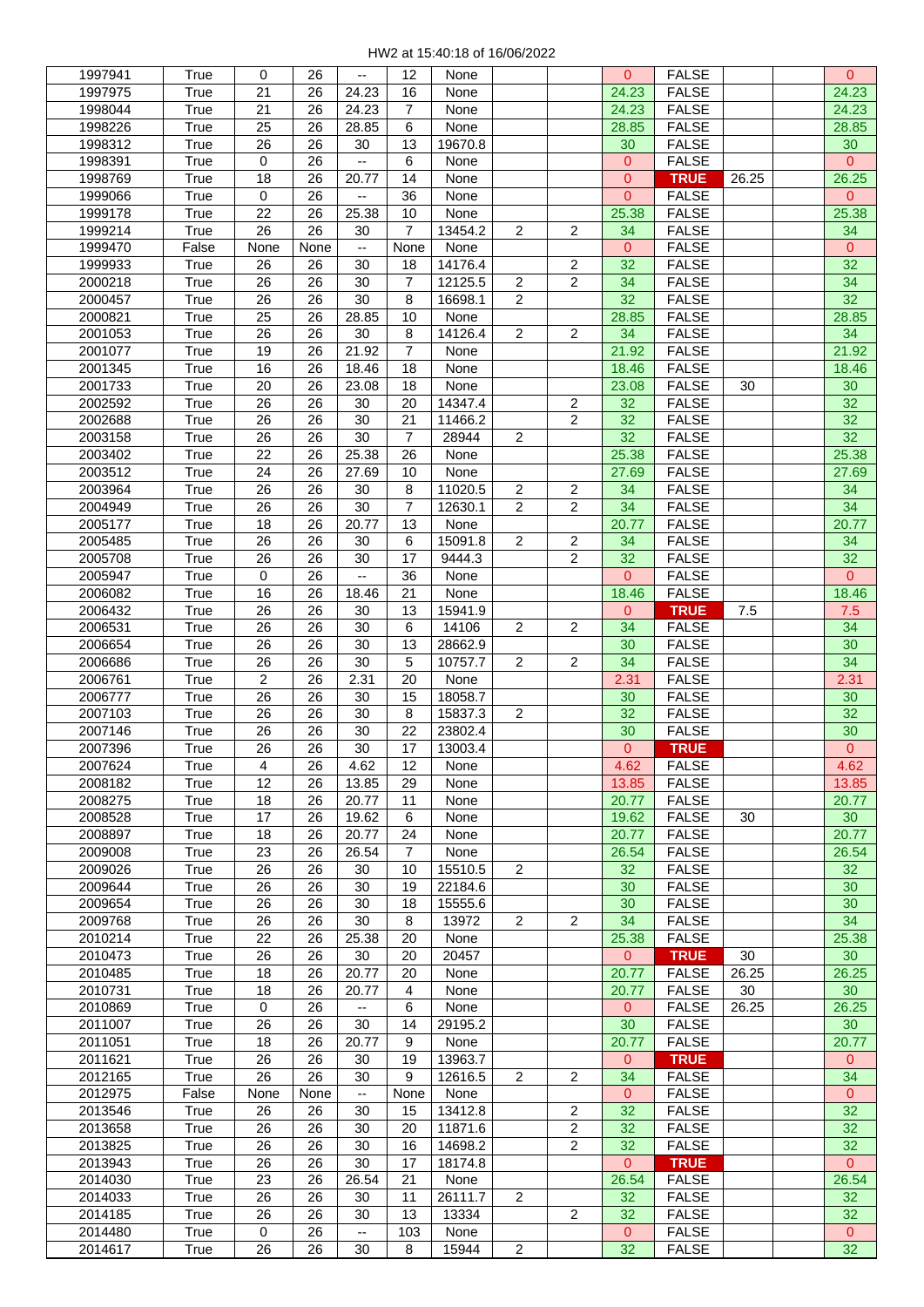| 2014685 | True  | 18             | 26   | 20.77                    | 7              | None    |                |                | 20.77          | <b>FALSE</b> |       | 20.77          |
|---------|-------|----------------|------|--------------------------|----------------|---------|----------------|----------------|----------------|--------------|-------|----------------|
| 2014782 | True  | 0              | 26   |                          | 2              | None    |                |                | 0              | <b>FALSE</b> |       | $\mathbf{0}$   |
| 2014798 | True  | 26             | 26   | 30                       | 16             | 19060.6 |                |                | 30             | <b>FALSE</b> |       | 30             |
| 2014985 | True  | 26             | 26   | 30                       | $\overline{7}$ | 14687.9 | 2              | $\overline{c}$ | 34             | <b>FALSE</b> |       | 34             |
| 2015021 | True  | 26             | 26   | 30                       | 14             | 9173.98 |                | $\overline{c}$ | 32             | <b>FALSE</b> |       | 32             |
| 2015182 | True  | 15             | 26   | 17.31                    | 20             | None    |                |                | 17.31          | <b>FALSE</b> |       | 17.31          |
|         |       |                |      |                          |                |         |                |                |                |              |       |                |
| 2015283 | True  | 26             | 26   | 30                       | 5              | 13439.2 | 2              | $\overline{c}$ | 34             | <b>FALSE</b> |       | 34             |
| 2015381 | False | None           | None | $\overline{\phantom{a}}$ | None           | None    |                |                | $\mathbf 0$    | <b>FALSE</b> |       | $\mathbf{0}$   |
| 2015816 | True  | 26             | 26   | 30                       | 9              | 18856.6 | $\overline{2}$ |                | 32             | <b>FALSE</b> |       | 32             |
| 2015914 | True  | 6              | 26   | 6.92                     | 16             | None    |                |                | 6.92           | <b>FALSE</b> |       | 6.92           |
| 2016241 | True  | 19             | 26   | 21.92                    | 5              | None    |                |                | 21.92          | <b>FALSE</b> | 30    | 30             |
| 2016404 | False | None           | None | $\overline{\phantom{a}}$ | None           | None    |                |                | 0              | <b>FALSE</b> |       | $\mathbf{0}$   |
| 2016465 | True  | 26             | 26   | 30                       | 10             | 11401.9 | $\overline{c}$ | 2              | 34             | <b>FALSE</b> |       | 34             |
|         | True  | 20             | 26   | 23.08                    | 19             | None    |                |                | 23.08          | <b>FALSE</b> | 24.38 | 24.38          |
| 2016776 |       |                |      |                          |                |         |                |                |                |              |       |                |
| 2016953 | True  | 26             | 26   | 30                       | $\overline{7}$ | 10867.4 | 2              | 2              | 34             | <b>FALSE</b> |       | 34             |
| 2017022 | True  | 26             | 26   | 30                       | $\overline{7}$ | 9262.81 | $\overline{2}$ | 2              | 34             | <b>FALSE</b> |       | 34             |
| 2017046 | True  | 0              | 26   | $\overline{\phantom{a}}$ | 12             | None    |                |                | $\overline{0}$ | <b>FALSE</b> |       | $\mathbf{0}$   |
| 2017075 | True  | $\overline{7}$ | 26   | 8.08                     | 25             | None    |                |                | 8.08           | <b>FALSE</b> |       | 8.08           |
| 2017378 | True  | 26             | 26   | 30                       | 9              | 22751.6 | $\overline{c}$ |                | 32             | <b>FALSE</b> |       | 32             |
| 2017417 | True  | 26             | 26   | 30                       | 5              | 5899.85 | $\overline{c}$ | $\overline{c}$ | 34             | <b>FALSE</b> |       | 34             |
| 2017737 | True  | 26             | 26   | 30                       | 11             | 27829.4 | $\overline{2}$ |                | 32             | <b>FALSE</b> |       | 32             |
| 2017872 | True  | 18             | 26   | 20.77                    | 10             | None    |                |                | 20.77          | <b>FALSE</b> |       | 20.77          |
| 2017888 | True  | 18             | 26   | 20.77                    | 8              | None    |                |                | 20.77          | <b>FALSE</b> | 28.12 | 28.12          |
|         |       |                |      |                          |                |         |                |                |                |              |       |                |
| 2018283 | False | None           | None | $\overline{\phantom{a}}$ | None           | None    |                |                | $\mathbf 0$    | <b>FALSE</b> |       | $\mathbf{0}$   |
| 2019278 | True  | 26             | 26   | 30                       | 14             | 16190.4 |                |                | 30             | <b>FALSE</b> |       | 30             |
| 2019367 | True  | 26             | 26   | 30                       | 14             | 15548.4 |                |                | $\mathbf{0}$   | <b>TRUE</b>  | 30    | 30             |
| 2019448 | True  | 23             | 26   | 26.54                    | 19             | None    |                |                | 26.54          | <b>FALSE</b> |       | 26.54          |
| 2020164 | True  | 26             | 26   | 30                       | 16             | 15028.1 |                | $\overline{2}$ | 32             | <b>FALSE</b> |       | 32             |
| 2020925 | False | None           | None | $\overline{\phantom{a}}$ | None           | None    |                |                | $\mathbf 0$    | <b>FALSE</b> |       | $\mathbf 0$    |
| 2021045 | True  | 26             | 26   | 30                       | 12             | 19997.2 |                |                | $\mathbf 0$    | <b>TRUE</b>  |       | $\mathbf{0}$   |
| 2021047 | True  | 19             | 26   | 21.92                    | 6              | None    |                |                | 21.92          | <b>FALSE</b> | 30    | 30             |
| 2021610 | True  | 26             | 26   | 30                       | 11             | 22626.1 | 2              |                | 32             | <b>FALSE</b> |       | 32             |
|         |       |                |      |                          |                |         |                |                |                |              |       |                |
| 2021613 | True  | 26             | 26   | 30                       | 10             | 7241.12 | $\overline{c}$ | $\overline{2}$ | 34             | <b>FALSE</b> |       | 34             |
| 2021689 | True  | 23             | 26   | 26.54                    | 10             | None    |                |                | 26.54          | <b>FALSE</b> |       | 26.54          |
| 2022092 | True  | 8              | 26   | 9.23                     | 17             | None    |                |                | 9.23           | <b>FALSE</b> | 22.5  | 22.5           |
| 2022119 | True  | 20             | 26   | 23.08                    | 10             | None    |                |                | 23.08          | <b>FALSE</b> |       | 23.08          |
| 2022227 | True  | 25             | 26   | 28.85                    | 11             | None    |                |                | 28.85          | <b>FALSE</b> |       | 28.85          |
| 2022385 | True  | 26             | 26   | 30                       | 18             | 12228   |                |                | $\overline{0}$ | <b>TRUE</b>  |       | $\overline{0}$ |
| 2022410 | True  | 25             | 26   | 28.85                    | 11             | None    |                |                | 28.85          | <b>FALSE</b> |       | 28.85          |
| 2022670 | True  | 19             | 26   | 21.92                    | 10             | None    |                |                | 21.92          | <b>FALSE</b> |       | 21.92          |
| 2023029 | True  | 26             | 26   | 30                       | 26             | 18049.1 |                |                | 0              | <b>TRUE</b>  | 30    | 30             |
| 2023141 | True  | 26             | 26   | 30                       | 8              | 12445.2 | $\overline{2}$ | 2              | 34             | <b>FALSE</b> |       | 34             |
|         |       |                |      |                          |                |         |                |                |                |              |       |                |
| 2023196 | True  | 26             | 26   | 30                       | 6              | 11140.5 | 2              | 2              | 34             | <b>FALSE</b> |       | 34             |
| 2023225 | True  | 16             | 26   | 18.46                    | 16             | None    |                |                | 0              | <b>TRUE</b>  |       | $\mathbf{0}$   |
| 2023226 | True  | 15             | 26   | 17.31                    | 31             | None    |                |                | 17.31          | <b>FALSE</b> |       | 17.31          |
| 2023244 | True  | 26             | 26   | 30                       | 17             | 15814.4 |                |                | 0              | <b>TRUE</b>  |       | $\mathbf{0}$   |
| 2023348 | True  | 26             | 26   | 30                       | 16             | 12304.8 |                |                | $\mathbf{0}$   | <b>TRUE</b>  |       | $\overline{0}$ |
| 2023767 | False | None           | None | $\overline{\phantom{a}}$ | None           | None    |                |                | $\mathbf{0}$   | <b>FALSE</b> |       | $\mathbf{0}$   |
| 2024239 | True  | 26             | 26   | 30                       | 13             | 9290.46 |                | $\overline{2}$ | 32             | <b>FALSE</b> |       | 32             |
| 2024316 | True  | 22             | 26   | 25.38                    | 30             | None    |                |                | $\mathbf 0$    | <b>TRUE</b>  |       | $\mathbf{0}$   |
| 2024364 | True  | 26             | 26   | 30                       | 20             | 15272.3 |                |                | 30             | <b>FALSE</b> |       | 30             |
| 2024421 | False | None           | None | $\overline{\phantom{a}}$ | None           | None    |                |                | $\mathbf{0}$   | <b>FALSE</b> |       | $\overline{0}$ |
|         |       |                |      |                          |                |         |                |                |                |              |       |                |
| 2024764 | True  | 25             | 26   | 28.85                    | 11             | None    |                |                | 28.85          | <b>FALSE</b> |       | 28.85          |
| 2024851 | True  | 21             | 26   | 24.23                    | 17             | None    |                |                | 24.23          | <b>FALSE</b> | 30    | 30             |
| 2024883 | False | None           | None | $\overline{\phantom{a}}$ | None           | None    |                |                | 0              | <b>FALSE</b> |       | $\overline{0}$ |
| 2025256 | True  | 16             | 26   | 18.46                    | 14             | None    |                |                | 18.46          | <b>FALSE</b> |       | 18.46          |
| 2025305 | True  | 26             | 26   | 30                       | 7              | 20374.2 | 2              |                | 32             | <b>FALSE</b> |       | 32             |
| 2025352 | True  | 26             | 26   | 30                       | 18             | 19235.3 |                |                | 30             | <b>FALSE</b> |       | 30             |
| 2025474 | True  | 5              | 26   | 5.77                     | 10             | None    |                |                | 5.77           | <b>FALSE</b> |       | 5.77           |
| 2025707 | True  | 26             | 26   | 30                       | 18             | 12308.4 |                |                | $\mathbf 0$    | <b>TRUE</b>  |       | $\mathbf{0}$   |
| 2025714 | True  | 26             | 26   | 30                       | 18             | 12125.3 |                |                | $\overline{0}$ | <b>TRUE</b>  |       | $\overline{0}$ |
| 2025953 | True  | 26             |      | 30                       | 10             | 26415.3 | $\overline{2}$ |                | 32             | <b>FALSE</b> |       | 32             |
|         |       |                | 26   |                          |                |         |                |                |                |              |       |                |
| 2027679 | True  | 26             | 26   | 30                       | 20             | 22370.2 |                |                | 30             | <b>FALSE</b> |       | 30             |
| 2029176 | True  | 16             | 26   | 18.46                    | 6              | None    |                |                | 18.46          | <b>FALSE</b> |       | 18.46          |
| 2029583 | True  | 26             | 26   | 30                       | 18             | 12365.6 |                |                | $\mathbf{0}$   | <b>TRUE</b>  | 30    | 30             |
| 2029763 | True  | 8              | 26   | 9.23                     | 19             | None    |                |                | 9.23           | <b>FALSE</b> |       | 9.23           |
| 2030519 | True  | 21             | 26   | 24.23                    | 18             | None    |                |                | 24.23          | <b>FALSE</b> | 30    | 30             |
| 2030526 | True  | 16             | 26   | 18.46                    | 9              | None    |                |                | 18.46          | <b>FALSE</b> |       | 18.46          |
| 2030537 | True  | 26             | 26   | 30                       | 17             | 12687.3 |                |                | $\mathbf{0}$   | <b>TRUE</b>  |       | $\overline{0}$ |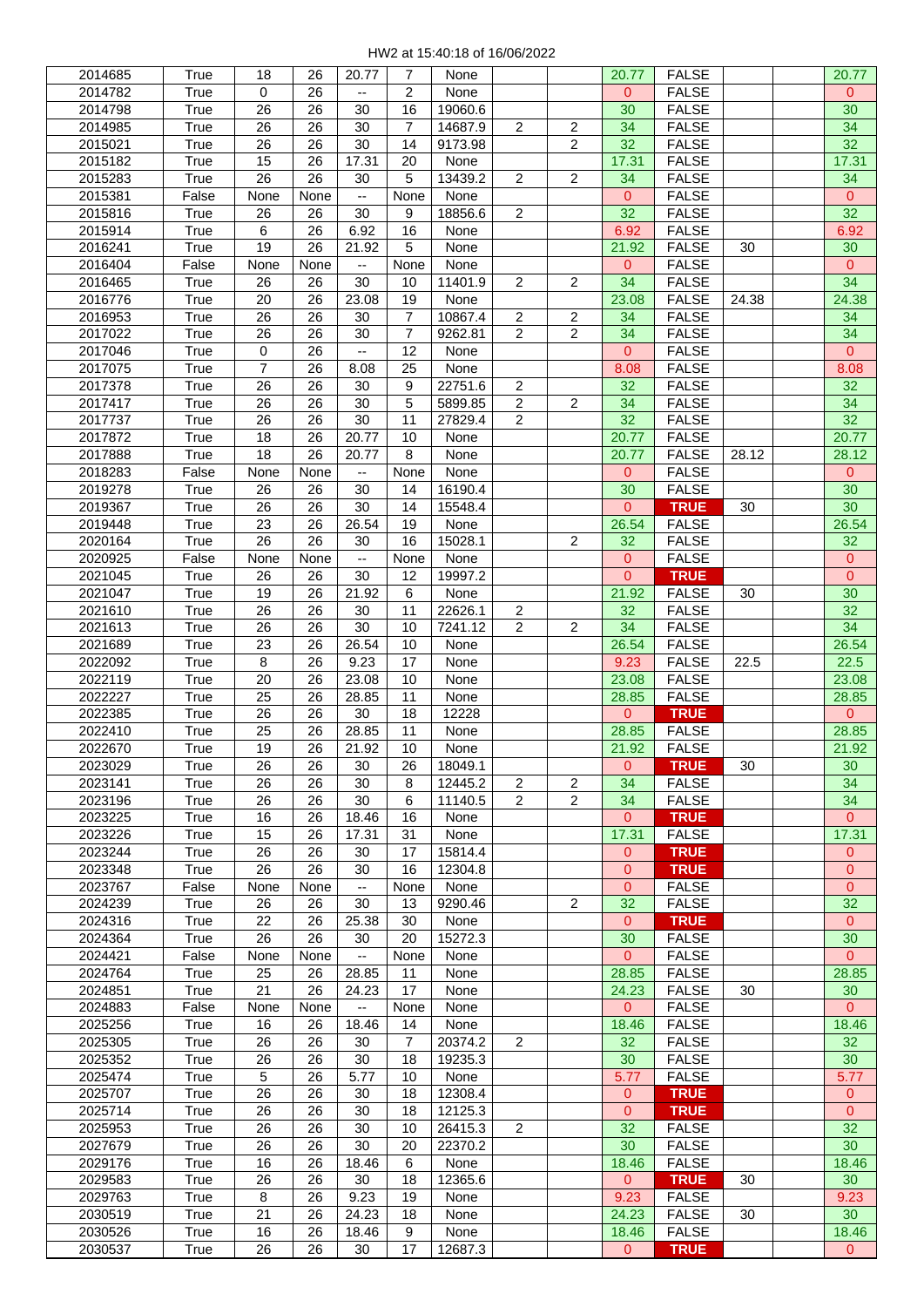| 2030955           | True | 26 | 26 | 30     | 14 | 12640.4 |                | $\sqrt{2}$     | 32    | <b>FALSE</b> |        |                     | 32              |
|-------------------|------|----|----|--------|----|---------|----------------|----------------|-------|--------------|--------|---------------------|-----------------|
| 2031341           | True | 26 | 26 | 30     | 14 | 13777.4 |                | $\overline{c}$ | 32    | <b>FALSE</b> |        |                     | 32              |
| 2031966           | True | 26 | 26 | 30     | 6  | 22765.7 | $\overline{c}$ |                | 32    | <b>FALSE</b> |        |                     | 32              |
| 2032565           | True | 14 | 26 | 16.15  | 21 | None    |                |                | 16.15 | <b>FALSE</b> | 18.75  |                     | 18.75           |
| AndreaSterbini    | True | 26 | 26 | $30\,$ | 11 | 8876.3  | $\overline{c}$ | $\sqrt{2}$     | 34    | <b>FALSE</b> |        | 34                  | 34              |
| AngeloSpognardi   | True | 26 | 26 | $30\,$ | 4  | 16915.8 | $\overline{2}$ |                | 32    | <b>FALSE</b> | 30     | 32                  | 32              |
|                   |      |    |    |        |    |         |                |                |       |              |        |                     | $\mathbf{0}$    |
| 1920083           |      |    |    |        |    |         |                |                |       |              | 30     |                     | $\overline{30}$ |
| 1708838           |      |    |    |        |    |         |                |                |       |              | 30     | 21.25               | 30              |
| 2025378           |      |    |    |        |    |         |                |                |       |              | 22.5   |                     | 22.5            |
| 1853907           |      |    |    |        |    |         |                |                |       |              | 30     |                     | 30              |
| 801831            |      |    |    |        |    |         |                |                |       |              | 26.25  |                     | 26.25           |
| 78450             |      |    |    |        |    |         |                |                |       |              | 30     |                     | 30              |
| 2019657           |      |    |    |        |    |         |                |                |       |              | 30     |                     | 30              |
| 2019666           |      |    |    |        |    |         |                |                |       |              | 28.12  |                     | 28.12           |
| 2023981           |      |    |    |        |    |         |                |                |       |              | 28.12  |                     | 28.12           |
| 2034561           |      |    |    |        |    |         |                |                |       |              | $30\,$ |                     | 30              |
| 1957593           |      |    |    |        |    |         |                |                |       |              | 26.25  |                     | 26.25           |
| 1869180           |      |    |    |        |    |         |                |                |       |              |        | 32                  | $\overline{32}$ |
| 1834884           |      |    |    |        |    |         |                |                |       |              |        | 25.26               | 25.26           |
| 1634259           |      |    |    |        |    |         |                |                |       |              |        | 27                  | 27              |
| 1799820           |      |    |    |        |    |         |                |                |       |              |        | 22.5                | 22.5            |
| 1800458           |      |    |    |        |    |         |                |                |       |              |        | 30                  | 30              |
| 1800705           |      |    |    |        |    |         |                |                |       |              |        | 30                  | 30              |
| 1809441           |      |    |    |        |    |         |                |                |       |              |        | $\overline{30}$     | $\overline{30}$ |
| 1818849           |      |    |    |        |    |         |                |                |       |              |        | 26.84               | 26.84           |
| 1819860           |      |    |    |        |    |         |                |                |       |              |        | 30                  | 30              |
| 1845290           |      |    |    |        |    |         |                |                |       |              |        | 30                  | 30              |
| 1846839           |      |    |    |        |    |         |                |                |       |              |        | 26.25               | 26.25           |
| 1849526           |      |    |    |        |    |         |                |                |       |              |        | $\mathbf 0$         | $\mathbf{0}$    |
| 1856191           |      |    |    |        |    |         |                |                |       |              |        | 32                  | 32              |
| 1859942           |      |    |    |        |    |         |                |                |       |              |        |                     | $\mathbf{0}$    |
| 1862221           |      |    |    |        |    |         |                |                |       |              |        | $\mathsf{O}\xspace$ | $\mathbf{0}$    |
| 1863851           |      |    |    |        |    |         |                |                |       |              |        | 32                  | $\overline{32}$ |
| 1871169           |      |    |    |        |    |         |                |                |       |              |        | 34                  | $\overline{34}$ |
| 1889197           |      |    |    |        |    |         |                |                |       |              |        | 32                  | 32              |
| 1905953           |      |    |    |        |    |         |                |                |       |              |        | 26.84               | 26.84           |
| 1906902           |      |    |    |        |    |         |                |                |       |              |        | 32                  | 32              |
| 1909866           |      |    |    |        |    |         |                |                |       |              | 30     | 0                   | 30              |
| 1910644           |      |    |    |        |    |         |                |                |       |              |        | 25.26               | 25.26           |
| 1912241           |      |    |    |        |    |         |                |                |       |              |        | 34                  | 34              |
| 1930992           |      |    |    |        |    |         |                |                |       |              |        | 34                  | 34              |
| 1932180           |      |    |    |        |    |         |                |                |       |              |        | 27.5                | 27.5            |
| 1934872           |      |    |    |        |    |         |                |                |       |              |        | 27.5                | 27.5            |
| 1935332           |      |    |    |        |    |         |                |                |       |              |        | 27.5                | 27.5            |
| 1938430           |      |    |    |        |    |         |                |                |       |              |        | 32                  | 32              |
| 1939364           |      |    |    |        |    |         |                |                |       |              |        | 34                  | 34              |
| 1940484           |      |    |    |        |    |         |                |                |       |              |        | 23.75               | 23.75           |
| 1941345           |      |    |    |        |    |         |                |                |       |              |        | 32                  | 32              |
| 1942689           |      |    |    |        |    |         |                |                |       |              |        | 27.5                | 27.5            |
| 1942920           |      |    |    |        |    |         |                |                |       |              |        | 30                  | 30              |
| 1945077           |      |    |    |        |    |         |                |                |       |              |        | 32                  | 32              |
| 1947264           |      |    |    |        |    |         |                |                |       |              |        |                     | $\mathbf{0}$    |
| 1951420           |      |    |    |        |    |         |                |                |       |              |        | 32                  | 32              |
| 1953223           |      |    |    |        |    |         |                |                |       |              |        |                     | $\mathbf{0}$    |
| 1953242           |      |    |    |        |    |         |                |                |       |              |        | 30                  | $\overline{30}$ |
| 1957977           |      |    |    |        |    |         |                |                |       |              |        | 21.25               | 21.25           |
| 1958925           |      |    |    |        |    |         |                |                |       |              |        |                     | $\mathbf{0}$    |
| 1959702           |      |    |    |        |    |         |                |                |       |              |        | 30                  | 30              |
| 1961660           |      |    |    |        |    |         |                |                |       |              |        | 32                  | 32              |
| 1966264           |      |    |    |        |    |         |                |                |       |              |        | 34                  | 34              |
| 1991824           |      |    |    |        |    |         |                |                |       |              | 11.25  |                     | 11.25           |
| 1992615           |      |    |    |        |    |         |                |                |       |              | 24.38  |                     | 24.38           |
| 1994214           |      |    |    |        |    |         |                |                |       |              | 30     |                     | 30              |
| 2008450           |      |    |    |        |    |         |                |                |       |              |        |                     | $\overline{0}$  |
| 2014598           |      |    |    |        |    |         |                |                |       |              | 28.12  |                     | 28.12           |
| 2018560           |      |    |    |        |    |         |                |                |       |              |        |                     | $\overline{0}$  |
| 2031980           |      |    |    |        |    |         |                |                |       |              | 30     |                     | 30              |
| <b>lacopoMasi</b> |      |    |    |        |    |         |                |                |       |              |        | $\Omega$            | $\overline{0}$  |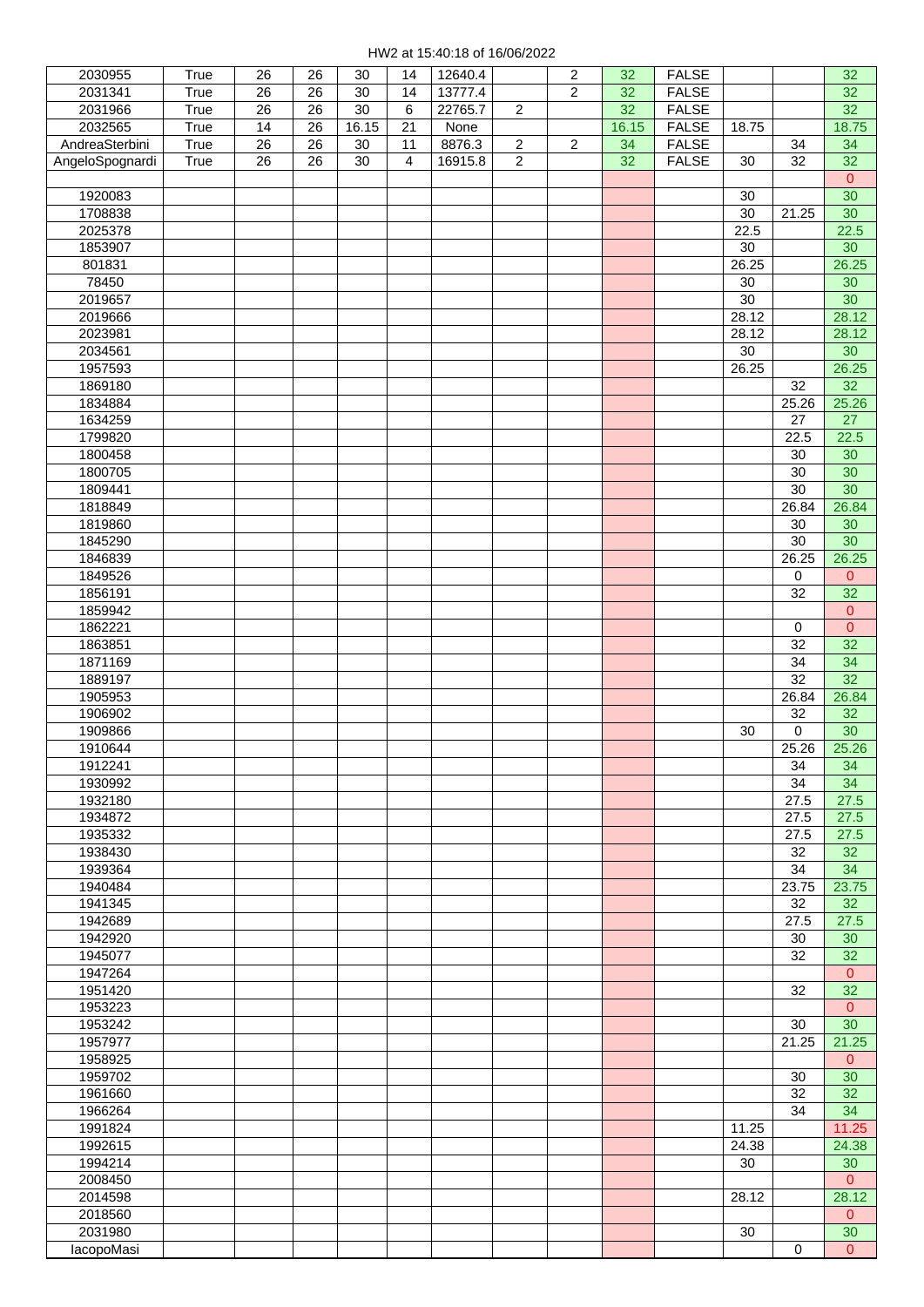| MaurizioMancini    |  |  |  |  |  |                          |                 | $\mathbf{0}$            |
|--------------------|--|--|--|--|--|--------------------------|-----------------|-------------------------|
| 2025511            |  |  |  |  |  | 30                       |                 | 30                      |
| 1847962            |  |  |  |  |  | 30                       |                 | 30                      |
| 1838625            |  |  |  |  |  | 28.12                    |                 | 28.12                   |
| 1810032            |  |  |  |  |  |                          | 30              | 30                      |
| 1798179            |  |  |  |  |  |                          | 28.42           | 28.42                   |
| 1696034            |  |  |  |  |  |                          | 27.5            | 27.5                    |
| 1713362            |  |  |  |  |  |                          | 34              | 34                      |
| 1757568            |  |  |  |  |  |                          | 32              | 32                      |
| 1761257            |  |  |  |  |  |                          | 32              | 32                      |
| 1762480            |  |  |  |  |  |                          | 30              | 30                      |
| 1796477            |  |  |  |  |  |                          | 32              | 32                      |
| 1796935            |  |  |  |  |  |                          | 30              | 30                      |
| 1811633            |  |  |  |  |  |                          | $\overline{32}$ | 32                      |
| 1823405            |  |  |  |  |  |                          | 32              | 32                      |
| 1886929            |  |  |  |  |  |                          | 26.84           | 26.84                   |
| 1887464            |  |  |  |  |  |                          | 32              | 32                      |
| 1897425            |  |  |  |  |  |                          | 26.84           | 26.84                   |
| 1906991            |  |  |  |  |  |                          | 34              | 34                      |
| 1911865            |  |  |  |  |  |                          | 26.84           | 26.84                   |
| 1934804            |  |  |  |  |  |                          | 24.38           | 24.38                   |
| 1937781            |  |  |  |  |  |                          | 34              | 34                      |
| 1940736            |  |  |  |  |  |                          | 27.5            | 27.5                    |
| 1959885            |  |  |  |  |  |                          | 34              | 34                      |
| 1930266            |  |  |  |  |  |                          | 34              | 34                      |
| 1985799            |  |  |  |  |  | 30                       |                 | 30                      |
| 1710257            |  |  |  |  |  |                          | 30              | 30                      |
| 1274472            |  |  |  |  |  |                          |                 | $\overline{0}$          |
| 1737369            |  |  |  |  |  |                          | 26.84           | 26.84                   |
| 1738252            |  |  |  |  |  |                          |                 | $\overline{0}$          |
| 1742861            |  |  |  |  |  |                          | 26.84           | 26.84                   |
| 1758432            |  |  |  |  |  |                          |                 | $\overline{0}$          |
| 1794386            |  |  |  |  |  |                          | 32              | 32                      |
| 1809715            |  |  |  |  |  |                          | $\overline{32}$ | 32                      |
| 1820542<br>1857678 |  |  |  |  |  | 30                       |                 | 30                      |
|                    |  |  |  |  |  |                          | 26.84           | 26.84                   |
| 1873367<br>1972170 |  |  |  |  |  |                          | 34              | 34<br>$\overline{0}$    |
| 1988049            |  |  |  |  |  |                          |                 | $\mathbf{0}$            |
| 2021158            |  |  |  |  |  |                          |                 | $\overline{0}$          |
| 2021695            |  |  |  |  |  |                          |                 | $\overline{\mathbf{0}}$ |
| 2027311            |  |  |  |  |  |                          |                 | $\mathbf{0}$            |
| 2031147            |  |  |  |  |  |                          |                 | $\mathbf{0}$            |
| 2035579            |  |  |  |  |  |                          |                 | $\pmb{0}$               |
| 2036519            |  |  |  |  |  | 13.12                    |                 | 13.12                   |
| 2039504            |  |  |  |  |  |                          |                 | $\overline{0}$          |
| 1916744            |  |  |  |  |  |                          | 28.42           | 28.42                   |
| 1951240            |  |  |  |  |  |                          | 34              | 34                      |
| 1895721            |  |  |  |  |  |                          | 34              | 34                      |
| 2031028            |  |  |  |  |  | $\overline{\phantom{a}}$ |                 | $\mathbf{0}$            |
| 1798013            |  |  |  |  |  |                          | 32              | 32                      |
| 1898405            |  |  |  |  |  | 30                       |                 | 30                      |
| 1898512            |  |  |  |  |  |                          |                 | $\overline{0}$          |
| 1946659            |  |  |  |  |  |                          | 30              | 30                      |
| 1953230            |  |  |  |  |  |                          | 30              | 30                      |
| 1958589            |  |  |  |  |  |                          | 32              | $\overline{32}$         |
| 1964182            |  |  |  |  |  | 28.12                    |                 | 28.12                   |
| 1994598            |  |  |  |  |  |                          |                 | $\mathbf 0$             |
| 1995275            |  |  |  |  |  |                          |                 | $\mathbf{0}$            |
| 1600385            |  |  |  |  |  | 30                       | 27              | 30                      |
| 1761452            |  |  |  |  |  | 24.38                    |                 | 24.38                   |
| 1975777            |  |  |  |  |  | 26.25                    |                 | 26.25                   |
| 77931              |  |  |  |  |  | 28.12                    |                 | 28.12                   |
| 1976885            |  |  |  |  |  | 30                       |                 | 30                      |
| 1960045            |  |  |  |  |  | 30                       |                 | 30                      |
| 1760953            |  |  |  |  |  |                          | 30              | 30                      |
| 1891641            |  |  |  |  |  |                          | 30              | 30                      |
| 1916996<br>1715612 |  |  |  |  |  | 22.5                     | 32              | 32                      |
|                    |  |  |  |  |  |                          |                 | $\Omega$                |